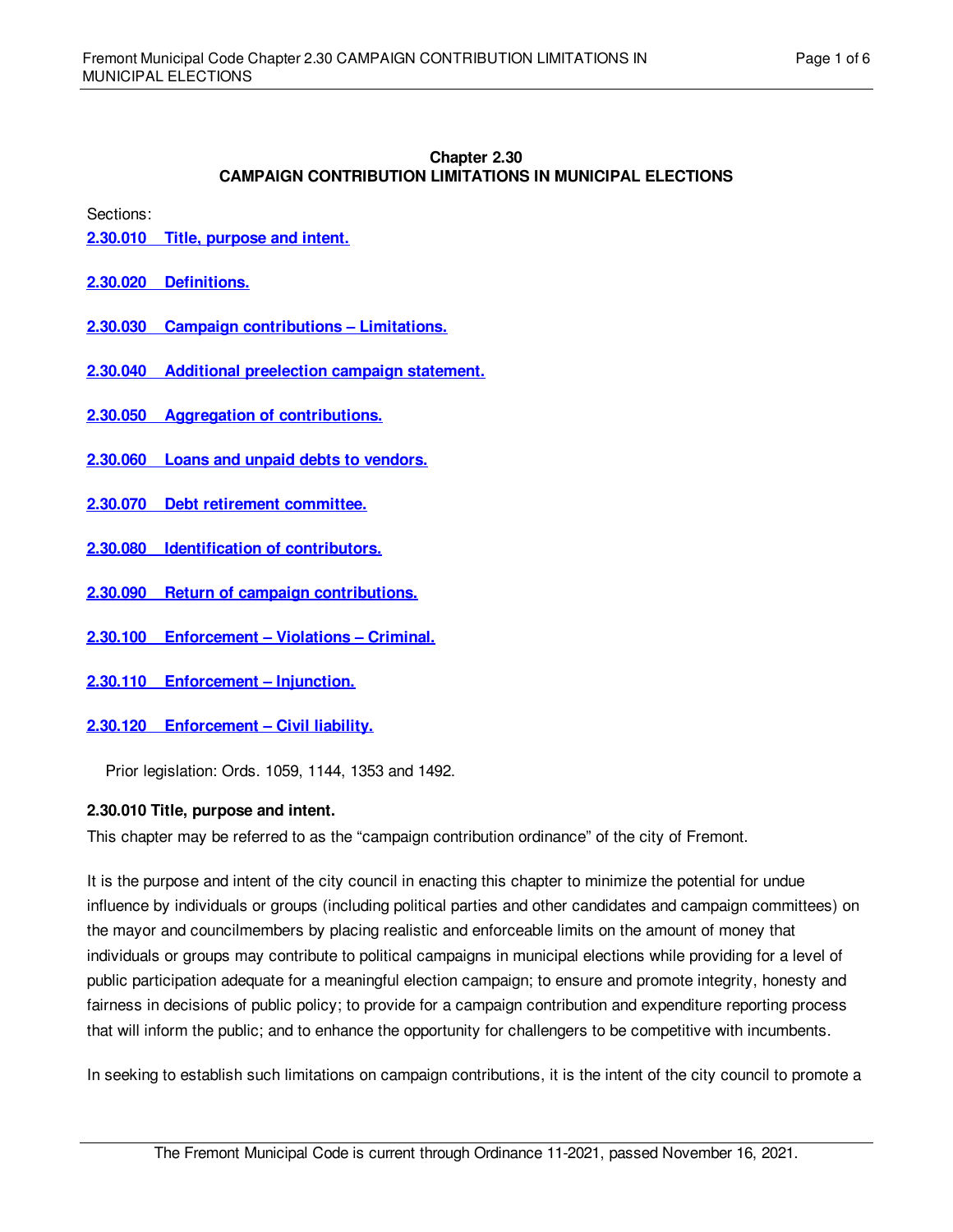broader and more open participation by all citizens in the electoral process. It is not intended that such limitations should act to deprive or restrict any citizen of his/her rights guaranteed under the First and Fourteenth Amendments of the United States Constitution.

In addition, these provisions are intended to supplement the provisions contained in the Political Reform Act of 1974 (Cal. Gov't Code Title 9). (Ord. 1778 § 1, 6-9-87; Ord. 2026 § 1, 4-6-93; Ord. 2282 § 1, 3-10-98; amended during 2012 reformat. 1990 Code § 2-1400.)

# <span id="page-1-0"></span>**2.30.020 Definitions.**

Unless the term is specifically defined in this chapter or the contrary is stated or clearly appears from the context, the definitions set forth in the Political Reform Act of 1974 (Cal. Gov't Code §§ 81000 et seq.) shall govern the interpretation of this chapter.

(a) Election Period.

(1) For each general municipal election held in November every two years to elect a mayor and three councilmembers, the election period means the period beginning on January 1st after the previous general municipal election for the affected office and ending on December 31st after the next following (and current) general municipal election for the affected office.

(2) For each special municipal election held to fill a vacancy in the office of mayor or councilmember, the election period means the period beginning on the day the vacancy began and ending on the sixtieth day following the special municipal election. However, for any candidate in the special election who has established, prior to the vacancy, a committee for the election to the affected office of mayor or councilmember, the election period begins on January 1st after the previous general municipal election for the affected office. (Ord. 1778 § 1, 6-9-87; Ord. 2026 § 1, 4-6-93; Ord. 2387 § 3, 6-27-00; Ord. 13-2018 § 1, 5-1-18. 1990 Code § 2-1401.)

## <span id="page-1-1"></span>**2.30.030 Campaign contributions – Limitations.**

(a) No person shall make a contribution to any candidate and the controlled committee of such a candidate, and no candidate and the candidate's controlled committee shall accept from each such person a contribution or contributions, totaling more than \$640.00 for any election period.

(b) Beginning January 1, 2019, the city clerk shall once biennially, on a calendar-year basis, increase the contribution limitation amount upon a finding that the cost of living in the immediate San Francisco Bay Area, as shown on the Consumer Price Index (CPI) for all items in the San Francisco Bay Area as published by the U.S. Department of Labor, Bureau of Statistics, has increased. The increase of the contribution limitation amount shall not exceed the CPI increase, using the index published in June 2017 as the index year. The adjustment shall be rounded up to the nearest \$10.00. The city clerk shall publish the contribution limitation amounts no later than February 1st of each year in which an increase occurs.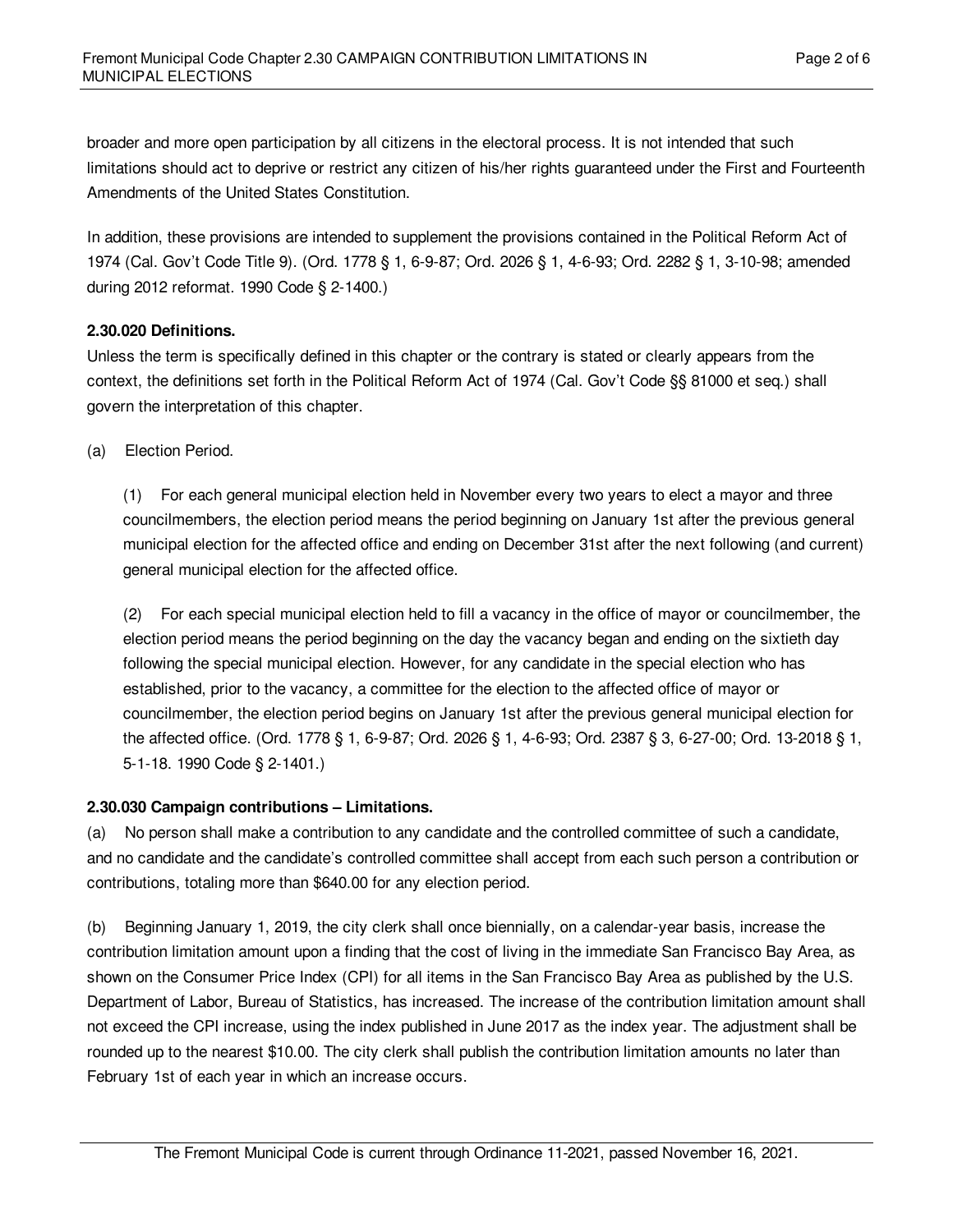(c) The candidate's own money or property used in the furtherance of the candidate's campaign shall not be subject to the contribution limits of this chapter. (Ord. 1778 § 1, 6-9-87; Ord. 2026 § 1, 4-6-93; Ord. 2111 § 1, 2- 21-95; Ord. 14-2006 § 1, 7-25-06; Ord. 17-2006 § 1, 9-12-06; Ord. 13-2018 § 2, 5-1-18. 1990 Code § 2-1402.)

#### <span id="page-2-0"></span>**2.30.040 Additional preelection campaign statement.**

In addition to the two preelection campaign statements required to be filed pursuant to Cal. Gov't Code §§ 84200.5 and 84200.8, a third statement is required to be filed in and received by the office of the city clerk by 2:00 p.m. of the Friday preceding the election. Said statement shall cover the period from the close of the second preelection statement through the Wednesday preceding the election and shall contain such information as is required in the previous two statements. (Ord. 1778 § 1, 6-9-87; Ord. 2026 § 1, 4-6-93; Ord. 13-2018 § 3, 5- 1-18. 1990 Code § 2-1403.)

#### <span id="page-2-1"></span>**2.30.050 Aggregation of contributions.**

For the purpose of the contribution limitations in Section [2.30.030](#page-1-1), contributions from persons shall be aggregated as follows:

(a) If the same person or a majority of the same persons in fact directs and controls the decisions of two or more entities to make contributions to support or oppose a candidate or candidates for elective office, those affiliated entities shall be considered one person.

(b) Business entities in a parent-subsidiary relationship and business entities with the same controlling (more than 50 percent) owner shall be considered one person, unless the business entities act completely independently in their decisions to make contributions to support or oppose candidates for elective office.

(c) No committee which supports or opposes a candidate shall have as officers individuals who serve as officers on any other committee which supports or opposes the same candidate. No such committee shall act in concert with, or solicit or make contributions on behalf of, any other committee. (Ord. 1778 § 1, 6-9-87; Ord. 2026 § 1, 4-6-93. 1990 Code § 2-1404.)

## <span id="page-2-2"></span>**2.30.060 Loans and unpaid debts to vendors.**

(a) Every loan to a candidate or committee shall be by written agreement and shall be filed with the candidate's or committee's campaign statement on which the loan is first reported.

(b) Loans shall be subject to the contribution limitations in Section  $2.30.030$ .

(c) Debts owed by a candidate or committee to a vendor for goods or services rendered shall be considered campaign contributions for the purposes of this section if such debts are not repaid within one year following the election, unless the vendor has made a good faith effort to collect. A good faith effort shall consist of contracting with a collection agency for action, or the filing of a legal action to collect. To the extent such contribution exceeds the contribution limitation established in Section [2.30.030](#page-1-1), it shall be a violation of this chapter, and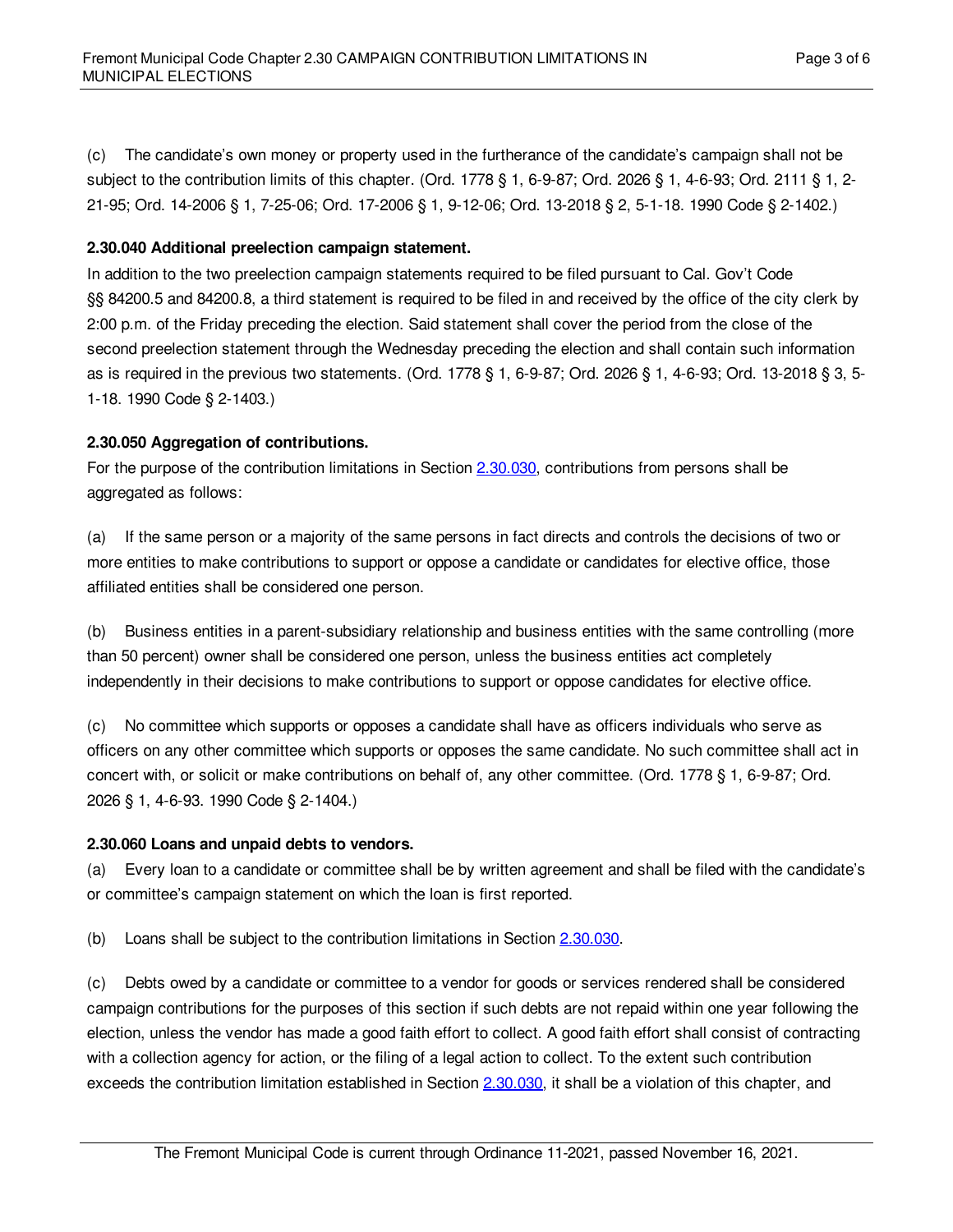subject to the enforcement provisions of Sections [2.30.100](#page-3-3) et seq. (Ord. 1778 § 1, 6-9-87; Ord. 2026 § 1, 4-6-93; Ord. 2218 § 1, 2-4-97; Ord. 2282 § 1, 3-10-98. 1990 Code § 2-1405.)

## <span id="page-3-0"></span>**2.30.070 Debt retirement committee.**

A candidate may continue a controlled committee from a previous election period for the sole purpose of receiving contributions for the retirement of campaign debt from the previous election. Contributions to said committee shall be subject to all the limitations of this chapter and shall be cumulated to the previous election period for the purpose of the limits established in Sections [2.30.020](#page-1-0) and [2.30.030](#page-1-1). (Ord. 1778 § 1, 6-9-87; Ord. 2026 § 1, 4-6-93. 1990 Code § 2-1406.)

## <span id="page-3-1"></span>**2.30.080 Identification of contributors.**

Identification of contributors is required whenever the cumulative contributions from a single source total \$100.00 or more during an election period. (Ord. 1778 § 1, 6-9-87; Ord. 2026 § 1, 4-6-93. 1990 Code § 2-1407.)

## <span id="page-3-2"></span>**2.30.090 Return of campaign contributions.**

The intended recipient of any contribution which would cause the total amount of contributions to a committee from a single donor to exceed the contribution limitations in Section [2.30.030](#page-1-1) shall, within 48 hours of receipt thereof, return any such excess to the donor. In the event an excessive campaign contribution is received and reported in the campaign report, the recipient shall, within 48 hours of notification by the city clerk, return such excess to the donor; if such excess is not returned within such 48 hours, the recipient shall promptly transmit to the city clerk for deposit in the general fund of the city a sum equal to such excess. (Ord. 1778 § 1, 6-9-87; Ord. 2026 § 1, 4-6-93; Ord. 2282 § 1, 3-10-98; Ord. 17-2006 § 2, 9-12-06. 1990 Code § 2-1408.)

## <span id="page-3-3"></span>**2.30.100 Enforcement – Violations – Criminal.**

(a) Any person who knowingly or willfully violates any provision of this chapter is guilty of a misdemeanor.

(b) No person convicted of a misdemeanor under this chapter shall be a candidate for an elected city council office for a period of four years following the date of the conviction unless the court at the time of sentencing specifically determines that this provision shall not be applicable. A plea of nolo contendere shall be deemed a conviction for purposes of this section.

(c) In addition to other penalties provided by law, a fine up to the greater of \$1,000 or three times the amount the person failed to report properly or unlawfully contributed, gave or received may be imposed upon conviction of each violation.

(d) Prosecution for violation of this chapter must be commenced within four years after the date on which the violation occurred.

(e) Whether or not a violation is inadvertent, the presence or absence of good faith shall be considered in applying the remedies and sanctions of this chapter.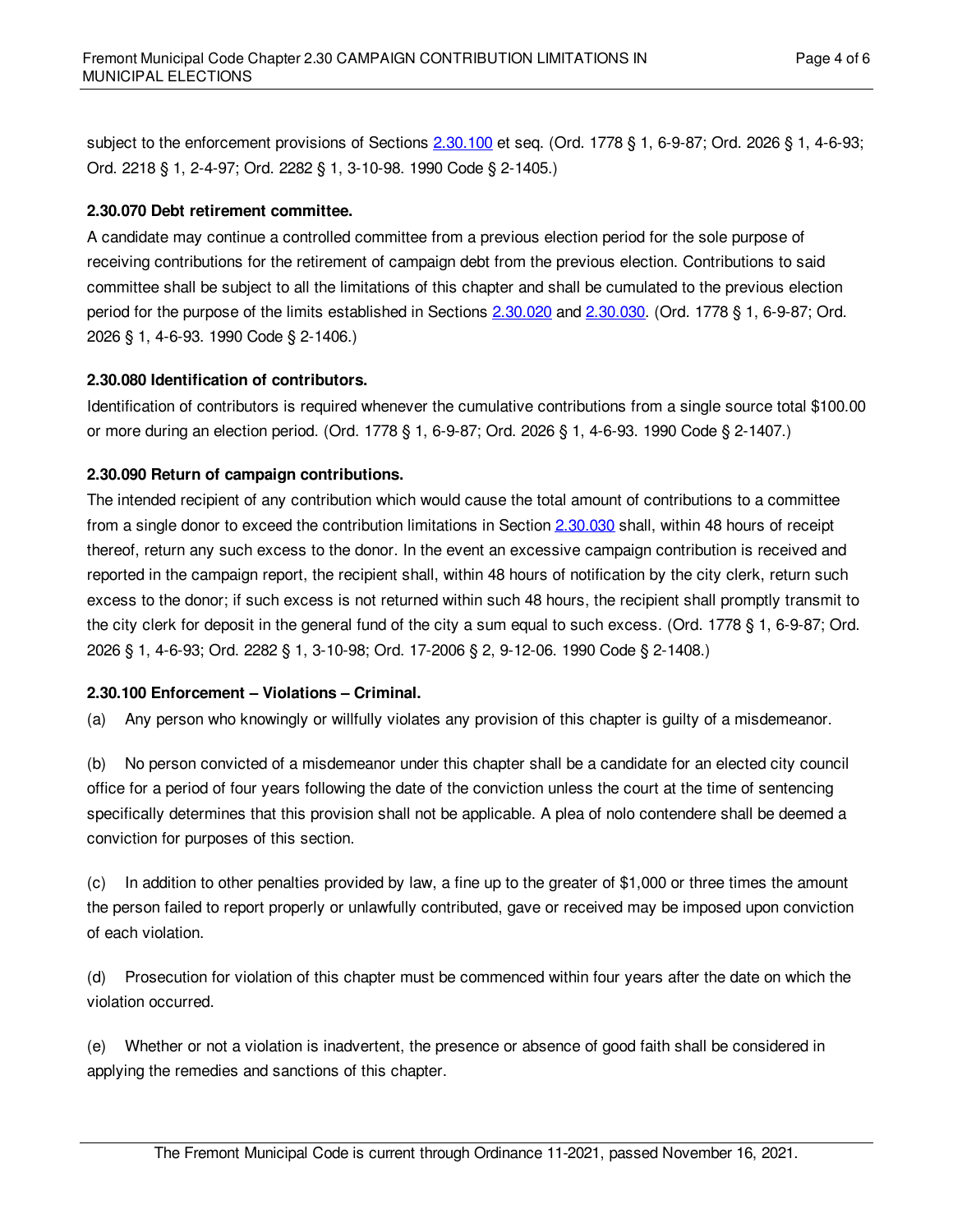(f) If two or more persons are responsible for any violation, they shall be jointly and severally liable. (Ord. 1778 § 1, 6-9-87; Ord. 2026 § 1, 4-6-93. 1990 Code § 2-1409.)

#### <span id="page-4-0"></span>**2.30.110 Enforcement – Injunction.**

Any person residing in the city may sue for injunctive relief to enjoin violations or to compel compliance with the provisions of this chapter. The court may, in its discretion, require the plaintiff to file a complaint with the district attorney prior to seeking injunctive relief. The court may award to a plaintiff or defendant who prevails his/her costs of litigation, including reasonable attorneys' fees. (Ord. 1778 § 1, 6-9-87; Ord. 2026 § 1, 4-6-93; amended during 2012 reformat. 1990 Code § 2-1410.)

#### <span id="page-4-1"></span>**2.30.120 Enforcement – Civil liability.**

(a) Any person who intentionally or negligently violates any of the reporting requirements of this chapter shall be liable in a civil action brought by the district attorney or by a person residing within the city for an amount not more than the amount or value not properly reported.

(b) Any person who makes or receives a contribution, in violation of the provisions of this chapter, is liable in a civil action brought by the district attorney or by a person residing in the city for an amount up to \$500.00 or three times the amount of the unlawful contribution or gift, whichever is greater.

(c) Any person who violates any provision of this chapter for which no specific penalty is provided shall be liable in a civil action brought by the district attorney for an amount up to \$1,000.

(d) No civil action alleging a violation of this chapter may be filed against a person pursuant to this section if the district attorney is maintaining a criminal action against that person pursuant to Section [2.30.100](#page-3-3).

(e) Any person, before filing a civil action pursuant to this section, must first file with the district attorney a written request for the district attorney to commence the action. The request shall include a statement of the grounds for believing a cause of action exists. The district attorney shall respond within 40 days after receipt of the request, indicating whether he/she intends to file a civil action. If the district attorney indicates in the affirmative, and files suit within 40 days thereafter, no other action may be brought unless the action brought by the district attorney is dismissed without prejudice as provided for in subsection (f) of this section.

(f) Not more than one judgment on the merits with respect to any violation may be obtained pursuant to this section. Actions brought for the same violation or violations shall have precedence for purposes of trial in order of the time filed. Civil actions shall be dismissed once judgment has been entered or a settlement approved by the court in a previously filed action. The court may dismiss a pending action without prejudice to any other action for failure of the plaintiff to proceed diligently and in good faith. The action may be so dismissed on motion of the district attorney or any plaintiff in an action based on the same violation.

(g) In determining the amount of liability under this section, the court may take into account the seriousness of